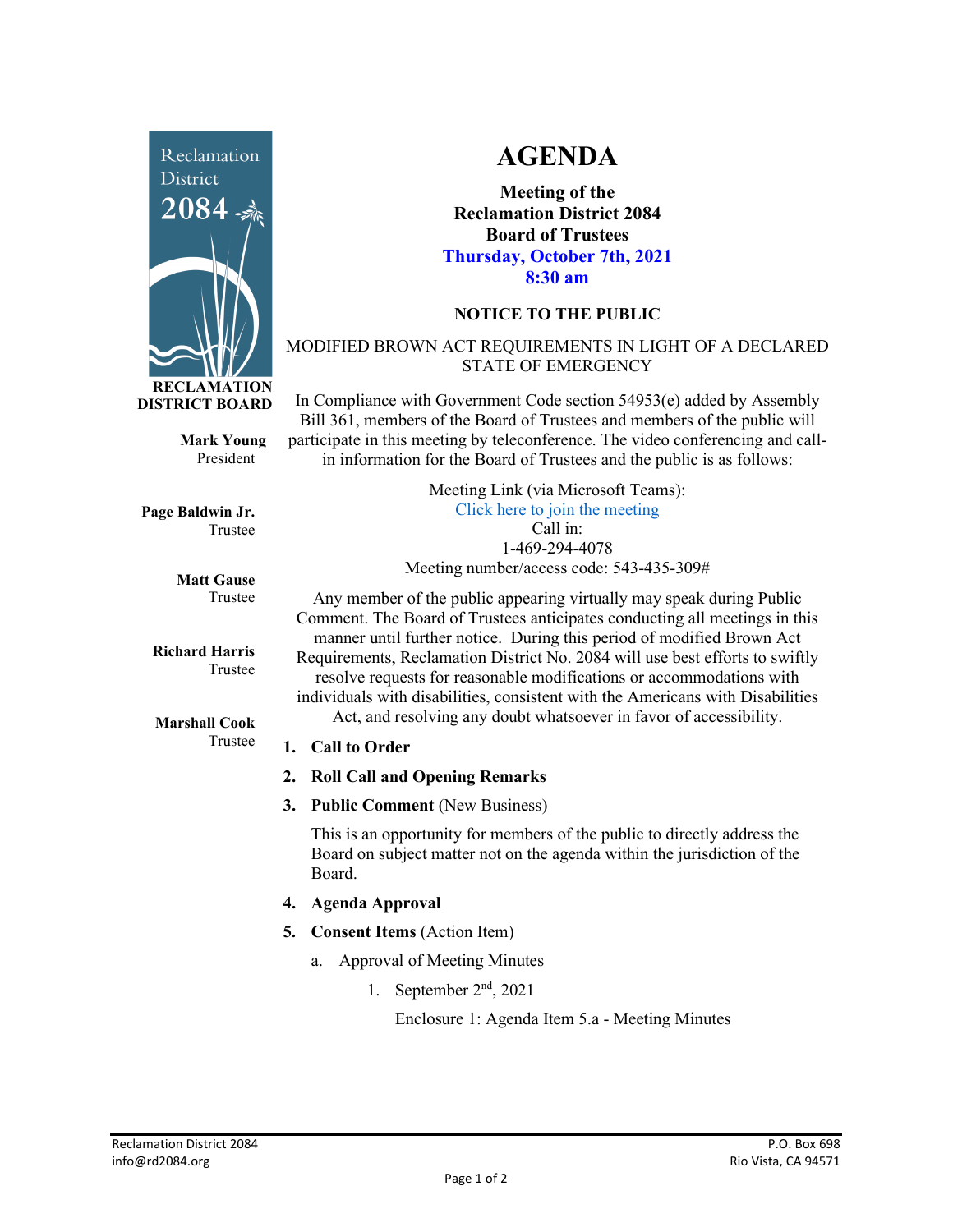- **6. Board Items** (Action item unless otherwise noted)
	- a. Consider resolution 2021/22-1 proclaiming a local emergency, ratifying the COVID-19 State of Emergency, and authorizing remote teleconference meetings.

Enclosure 2: Agenda Item 6.a – Resolution 2021/22-1

- b. Letter to LEJPA on 408 Permit (Informational Only) Enclosure 3: Agenda Item 6.b – Letter to the Little Egbert Joint Powers
- c. Update on District email address (Informational Only)
- **7. Operations and Maintenance Update** (Informational/Action Item)
	- a. Update from MBK Engineers

Enclosure 4: Agenda Item 7.a – October 2021 Engineer's Report

- b. Ongoing Maintenance Items
- **8. Financial Management** (Informational/Action Item)
	- a. Invoicing

Agency

- Enclosure 5: Agenda Item 8.a September Financial Manager's Report
- **9. Little Egbert Project Update** (Informational Only)
- **10. Other Reports** (Informational Only)
	- a. Trustee Report(s)
	- b. General Manager's Report
	- c. Counsel Report (if needed)

#### **11. Adjourn**

- a. The next Board meeting is scheduled for November 4th, 2021.
- Any documents related to agenda items that are made available to the Board before the meeting will be available for review by the public by contacting info@rd2084.org.
- If you need reasonable accommodation due to a disability, please contact info@rd2084.org at least 48 hours in advance of the meeting. This contact information may also be used for any questions you may have.
- Public comments are generally limited to three (3) minutes but may be more or less at the discretion of the Board.
- The Board may consider the agenda items listed above in a different order at the meeting, pursuant to the determination of the Board Chair. All items appearing on this agenda, whether or not listed expressly for action, may be deliberated upon and subject to action at the discretion of the Board.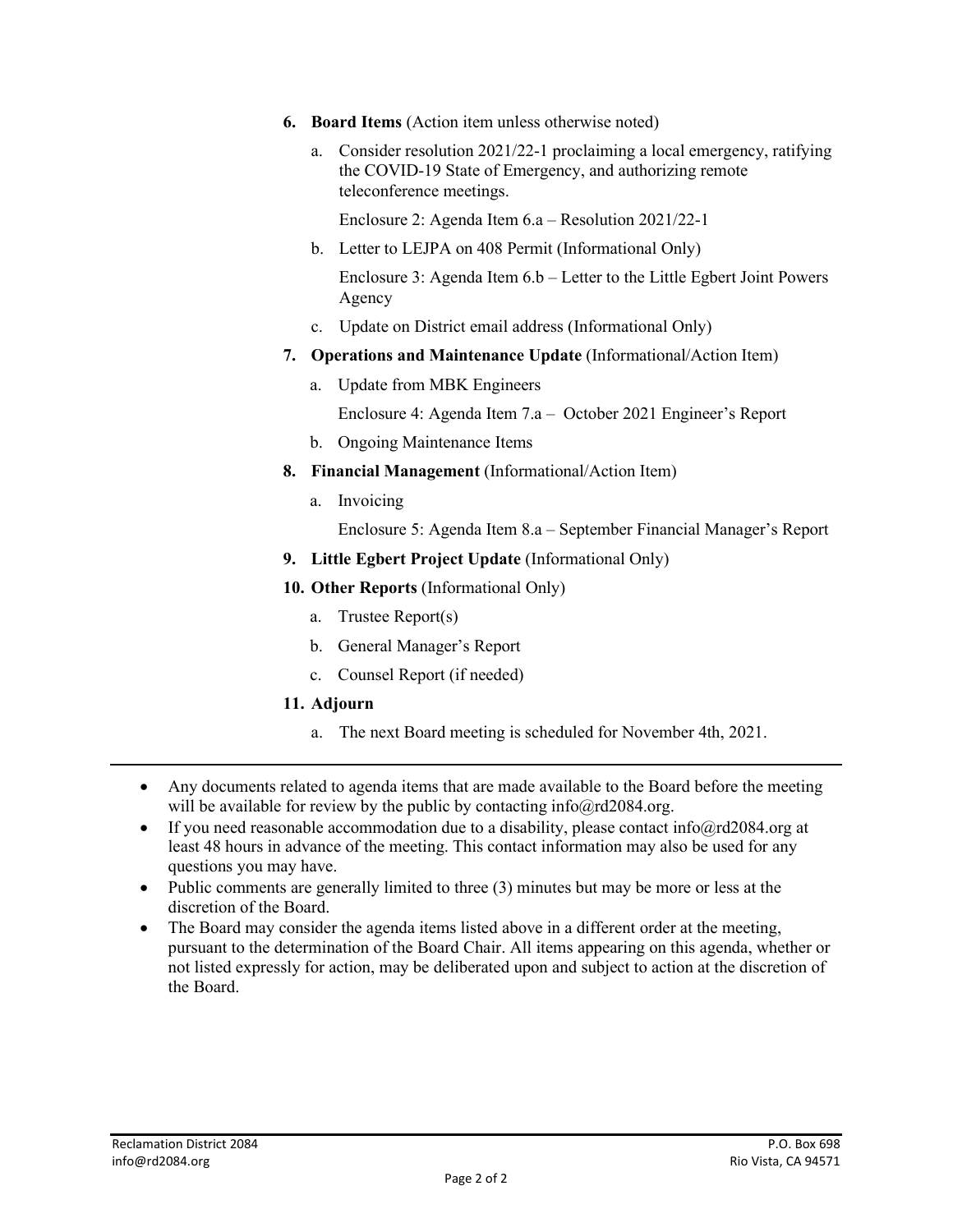**AGENDA ITEM 5.a**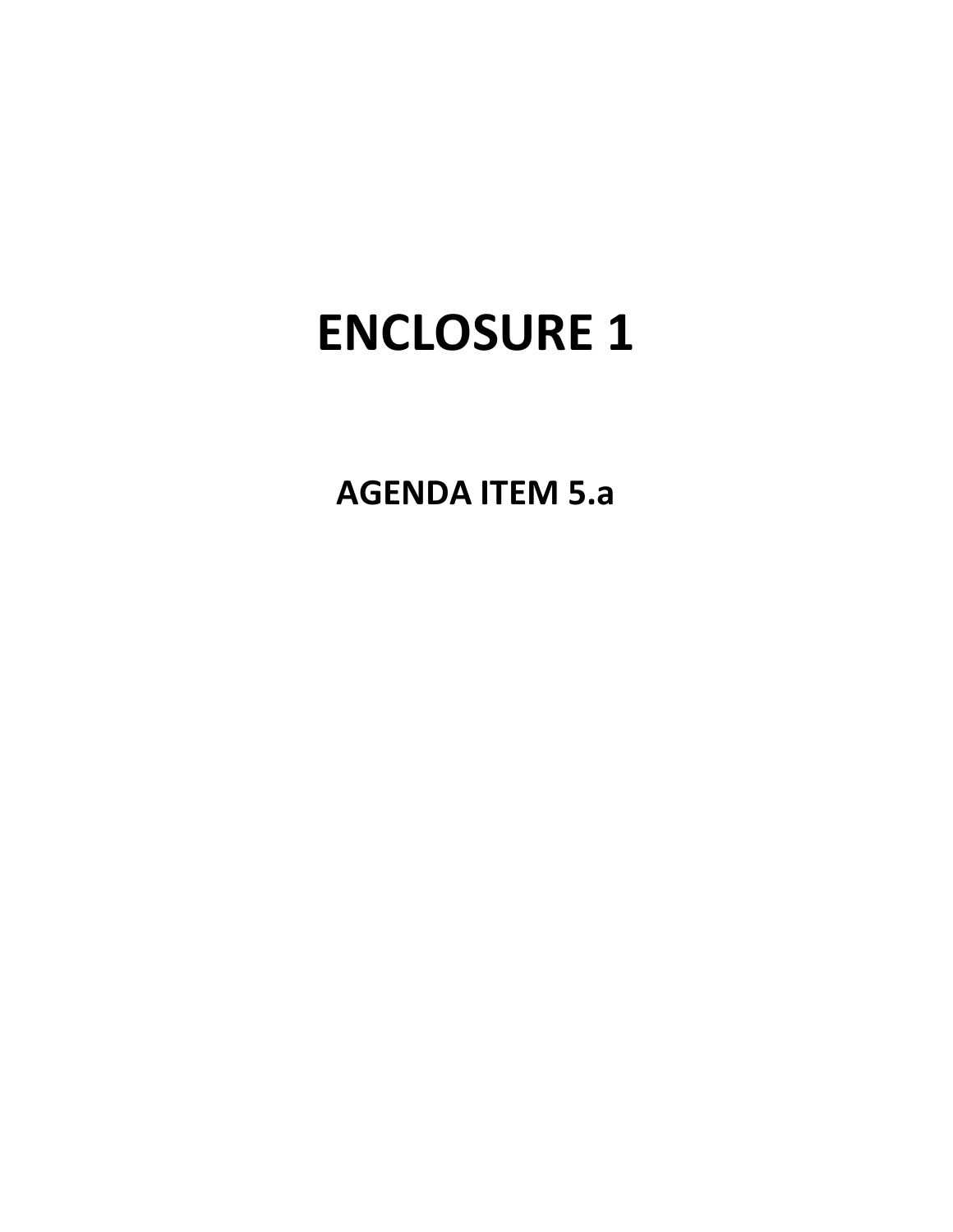

**Mark Young** President

Trustee

Trustee

**Matt Gause** Trustee

**Richard Harris**

**Marshall Cook** Trustee

**Page Baldwin Jr.**

**MINUTES**

**Meeting of the Reclamation District 2084 Board of Trustees Thursday, September 2nd, 2021 8:30 am**

## **NOTICE TO THE PUBLIC**

### MODIFIED BROWN ACT REQUIREMENTS IN LIGHT OF COVID-19

In Compliance with CA Executive Orders N-25-20 and N-29-20 members of the Board of Trustees and members of the public will participate in this meeting by teleconference. The video conferencing and call-in information for the Board of Trustees and the public is as follows:

> Meeting Link (via Microsoft Teams): [Click here to join the meeting](https://teams.microsoft.com/l/meetup-join/19%3ameeting_Y2UyNWRiYzQtYWY2Mi00MTlhLWI0NDQtMjUzYzk0OWU0NGFi%40thread.v2/0?context=%7b%22Tid%22%3a%22f9038203-c87c-4f0e-b326-970a381acd40%22%2c%22Oid%22%3a%22b6a515a8-4d0a-410e-b81a-1dc60ae8c01d%22%7d) Call in: 1-469-294-4078 Meeting number/access code: 543-435-309#

Any member of the public appearing virtually may speak during Public Comment. The Board of Trustees anticipates conducting all meetings in this manner until further notice. During this period of modified Brown Act Requirements, Reclamation District No. 2084 will use best efforts to swiftly resolve requests for reasonable modifications or accommodations with individuals with disabilities, consistent with the Americans with Disabilities Act, and resolving any doubt whatsoever in favor of accessibility.

### **1. Call to Order**

**President Young presided and the meeting was called to order at 8:31am.** 

### **2. Roll Call and Opening Remarks**

Trustees Present: Mark Young, President

Page Baldwin, Jr.

Matt Gause

Richard Harris (joined at 8:35am)

Trustees Absent: Marshall Cook

**3. Public Comment** 

There was no public comment.

**4. Agenda Approval**

Trustee Baldwin moved to approve the agenda.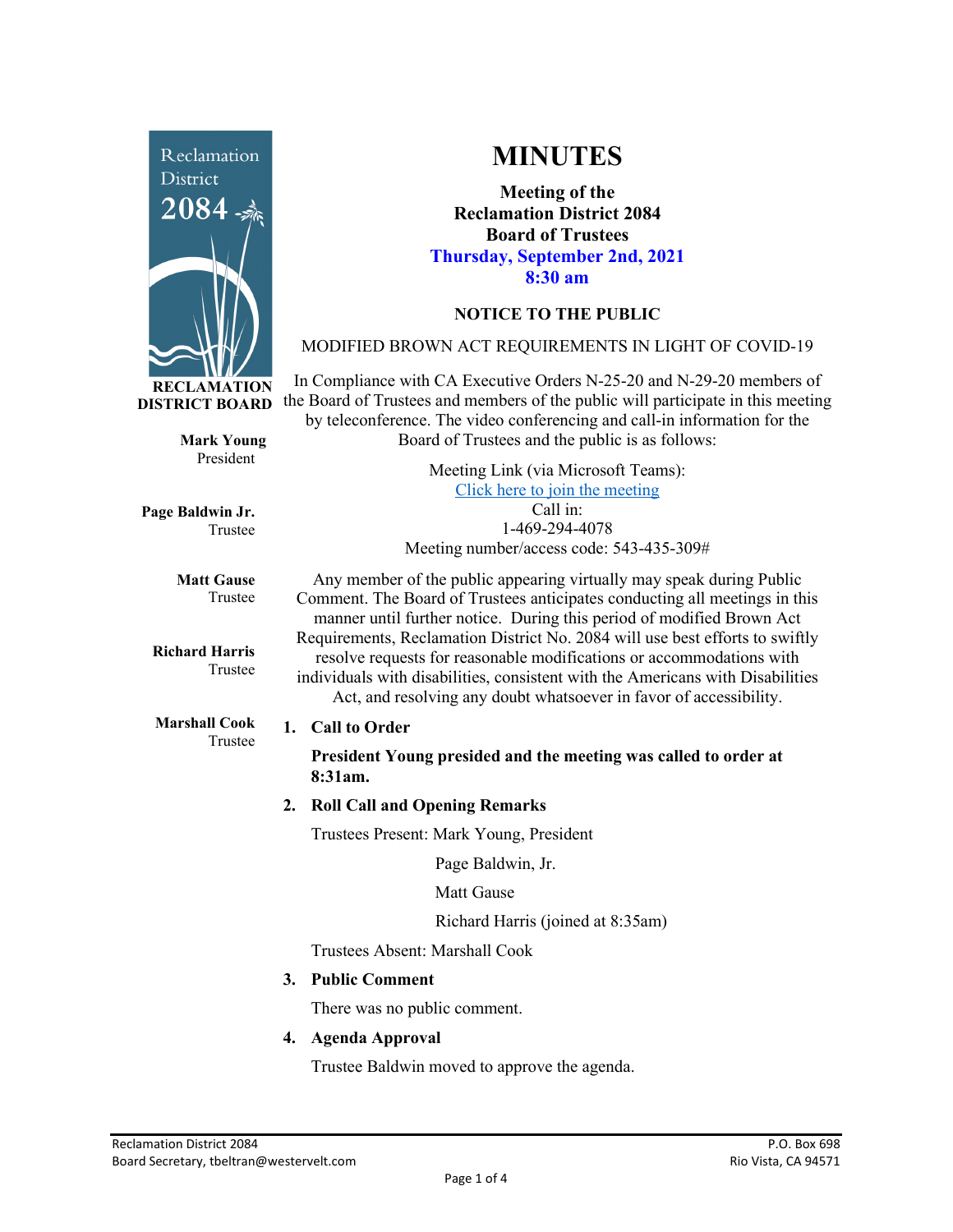Trustee Gause seconded and it passed by unanimous vote of Trustees present.

AYES: Young, Baldwin, Gause

NOES: (None)

ABSTAIN: (None)

RECUSE: (None)

- **5. Consent Items** (Action Item)
	- a. Approval of Meeting Minutes
		- 1. August  $5<sup>th</sup>$ , 2021

Enclosure 1: Agenda Item 5.a - Meeting Minutes

b. Authorize the Board President to pay \$240 for Umpqua account access for Secretary Beltran

Trustee Gause moved to approve consent items.

Trustee Baldwin seconded and it passed by unanimous vote of Trustees present.

AYES: Young, Baldwin, Gause

NOES: (None)

ABSTAIN: (None)

RECUSE: (None)

- **6. Board Items** (Action item unless otherwise noted)
	- a. Comments on the Draft Solano County Multi-Jurisdiction Hazard Mitigation Plan (Informational Only)

Enclosure 2: Letter to Solano County from Manager Nagy

Manager Nagy provided a brief summary of the letter to Solano County on the draft Multi-Jurisdiction Hazard Mitigation Plan and the reasoning behind sending the letter.

- **7. Operations and Maintenance Update** (Informational/Action Item)
	- a. Update from MBK Engineers

Enclosure 3: Agenda Item 7.a – September 2021 Engineer's Report

b. Ongoing Maintenance Items

Engineer Moncrief informed the Board that the subventions claim will be sent to the state soon. He also shared that the neighboring reclamation district (RD 536) is currently dealing with an emergency levee site on the Lindsay Slough. This emergency levee site is directly adjacent to the restricted height levee and may limit access to the Little Egbert Tract from the north. Any loaded trucks will need to run through the District. RD 536 is in contact with the Solano County Office of Emergency Services (OES) and the California Department of Water Resources (DWR) regarding the issue.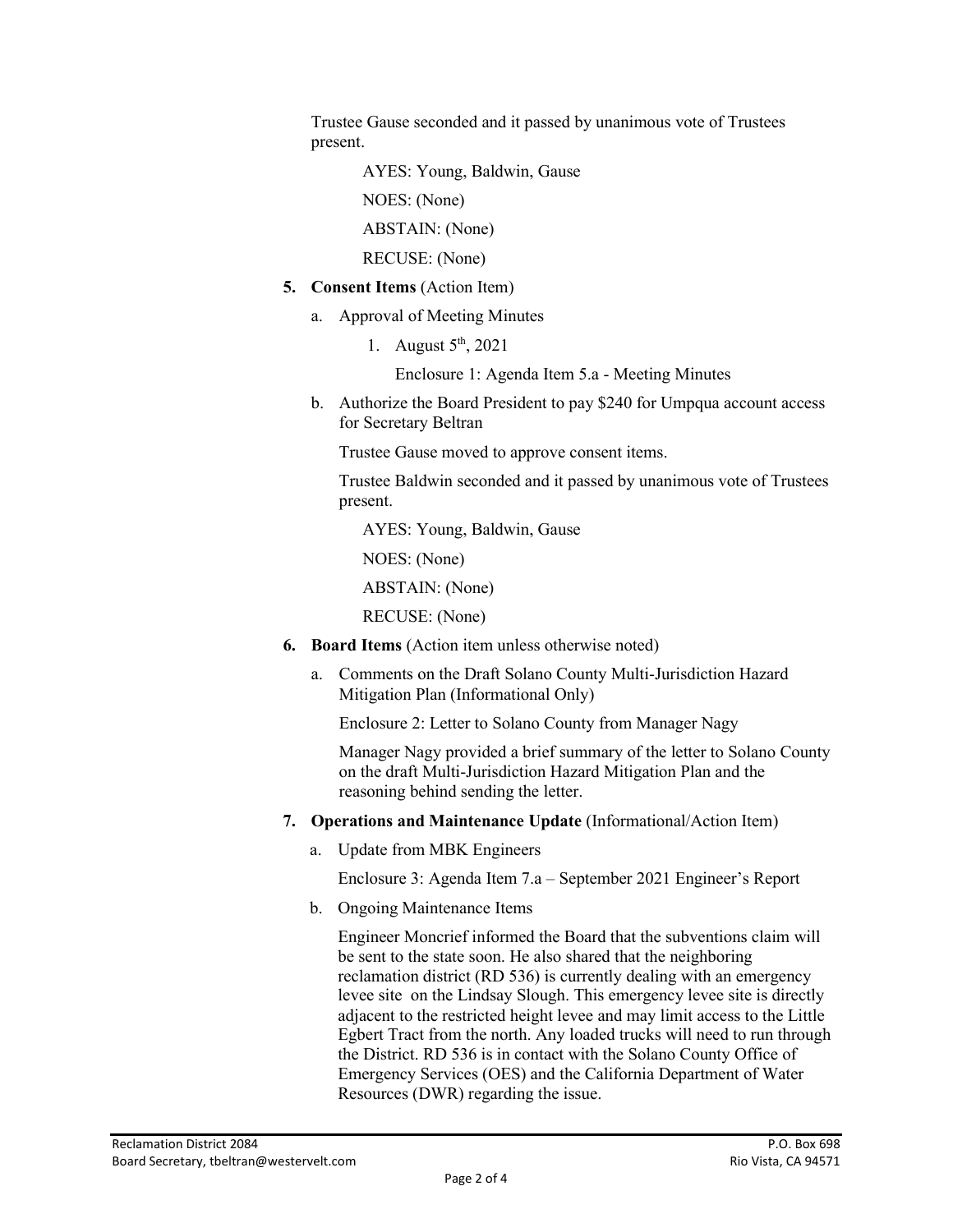c. Consider authorizing the Board President to enter into contract with Asta Construction for Levee Crown Maintenance.

Enclosure 4: Agenda Item 7.c – Bid Results

Trustee Harris moved to authorize the Board President to enter into contract with Asta Construction based on bid results.

Trustee Gause seconded and it passed by unanimous vote of Trustees present.

 AYES: Young, Baldwin, Gause, Harris NOES: (None) ABSTAIN: (None) RECUSE: (None)

- **8. Financial Management** (Informational/Action Item)
	- a. Clerical Correction to July Financial Manager's Report
	- b. Invoicing

Enclosure 5: Agenda Item 8.b – August Financial Manager's Report

Financial Manager Brown provided an update on District finances. He expects the Audit will begin in the first week of September.

**9. Little Egbert Project Update** (Informational Only)

General Manager Nagy gave the update on the Little Egbert Project. A site visit with Solano County Supervisor Mashburn is tentatively scheduled for September 15<sup>th</sup>. The partnership between LEJPA and the City of Rio Vista is scheduled for presentation to the County Board of Supervisors in October. LEJPA staff is meeting with Solano County Water Agency staff on September  $22<sup>nd</sup>$ . In addition, LEJPA staff is actively engaging with DWR on scoping for the next phase of work.

- **10. Other Reports** (Informational Only)
	- a. Trustee Report(s)

Trustee Harris: The next LEJPA meeting is September 10 at 10:30am.

b. General Manager's Report

None

c. Counsel Report (if needed)

None

#### **11. Adjourn**

a. The next Board meeting is scheduled for October  $7<sup>th</sup>$ , 2021.

Trustee Harris moved to adjourn the meeting.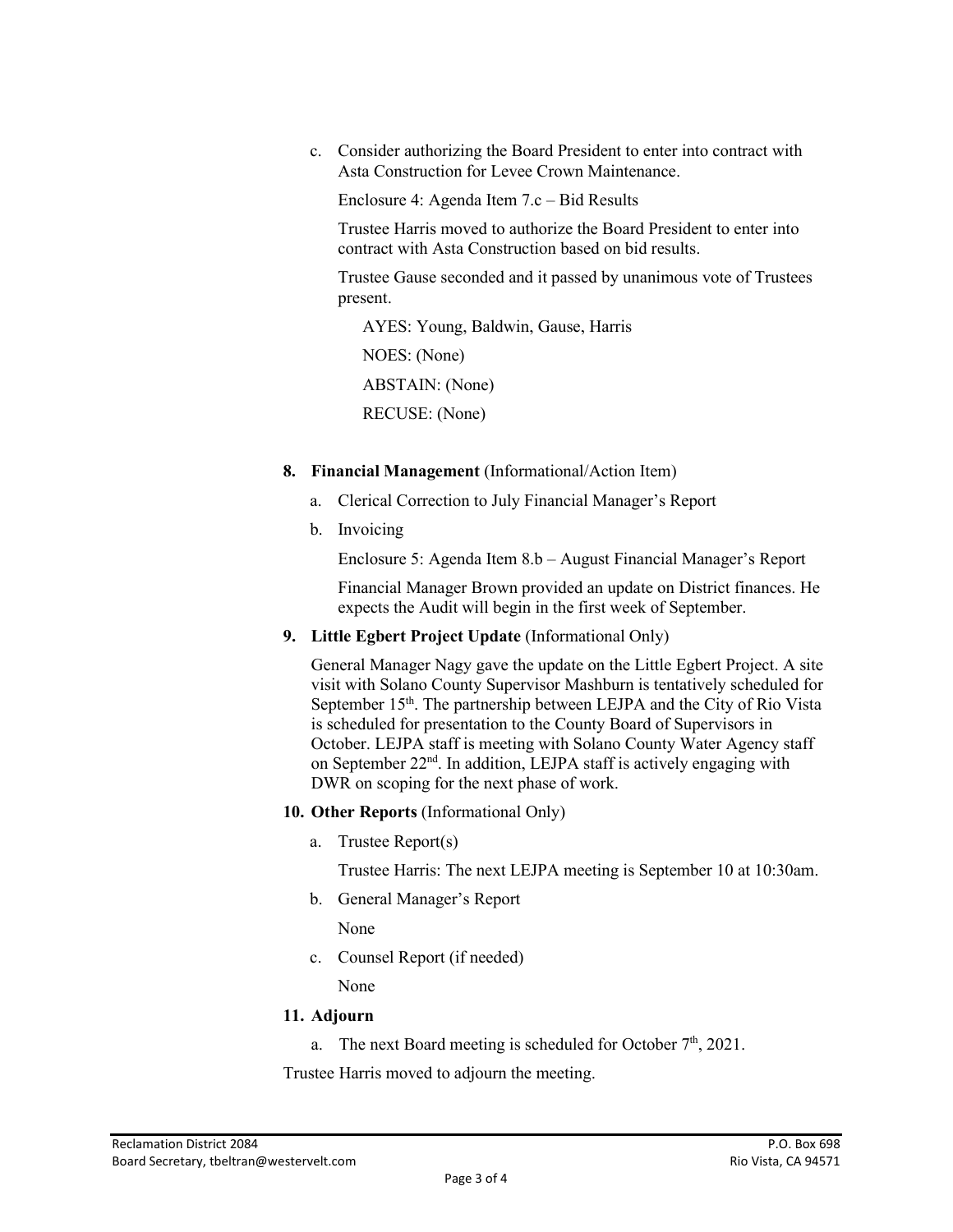Trustee Baldwin seconded and it passed by unanimous vote of Trustees present.

 AYES: Young, Baldwin, Gause, Harris NOES: (None) ABSTAIN: (None) RECUSE: (None)

**The meeting was adjourned at 9:23am.** 

- Any documents related to agenda items that are made available to the Board before the meeting will be available for review by the public by contacting tbeltran@westervelt.com.
- If you need reasonable accommodation due to a disability, please contact tbeltran@westervelt.com at least 48 hours in advance of the meeting. This contact information may also be used for any questions you may have.
- Public comments are generally limited to three (3) minutes but may be more or less at the discretion of the Board.
- The Board may consider the agenda items listed above in a different order at the meeting, pursuant to the determination of the Board Chair. All items appearing on this agenda, whether or not listed expressly for action, may be deliberated upon and subject to action at the discretion of the Board.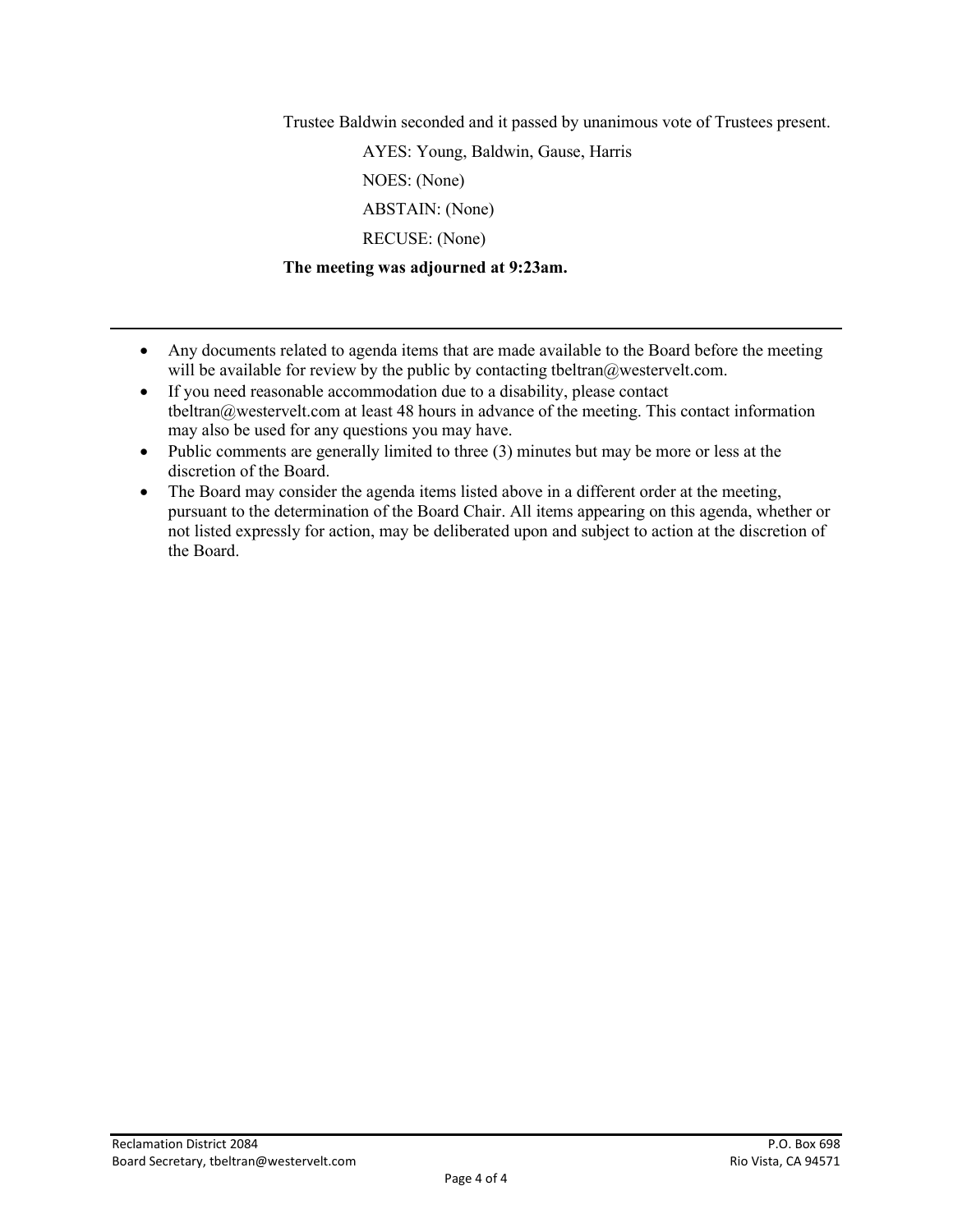**AGENDA ITEM 6.a**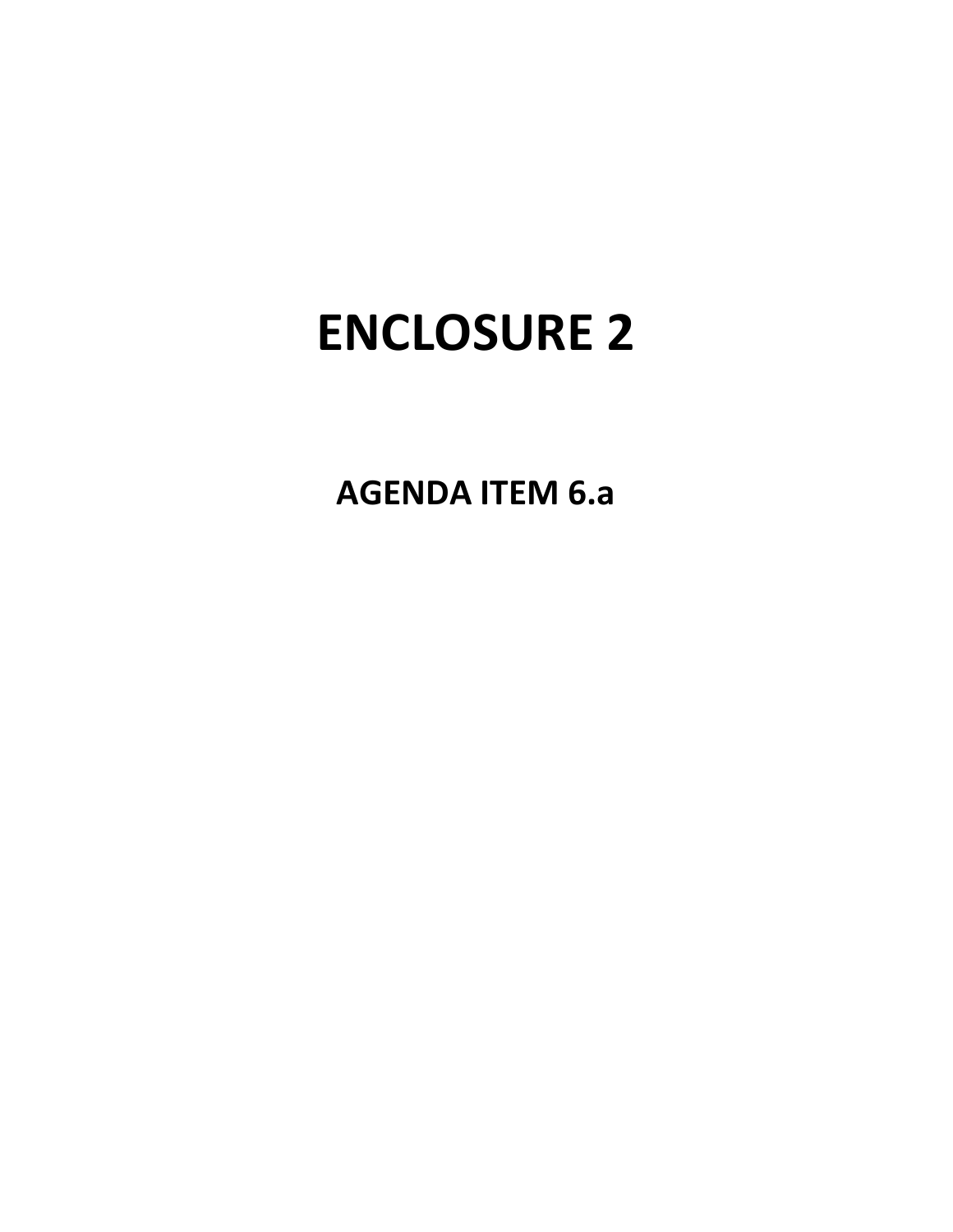### **RECLAMATION DISTRICT NO. 2084**

#### **RESOLUTION NO. 2021/22-1**

### **PROCLAIMING A LOCAL EMERGENCY, RATIFYING THE COVID-19 STATE OF EMERGENCY, AND AUTHORIZING REMOTE TELECONFERENCE MEETINGS OF RECLAMATION DISTRICT NO. 2084 PURSUANT TO THE RALPH M. BROWN ACT.**

WHEREAS, the Reclamation District No. 2084 (District) is committed to preserving and nurturing public access and participation in meetings of the Board of Trustees; and

WHEREAS, all meetings of the District are open and public, as required by the Ralph M. Brown Act (Gov. Code, §§ 54950 – 54963) ("Brown Act"), so that any member of the public may attend, participate, and watch the District's legislative body conduct its business; and

WHEREAS, Assembly Bill 361 added Government Code section 54953(e) to make provisions for remote teleconferencing participation in meetings by members of a legislative body, without compliance with the requirements of Government Code section 54953(b)(3), subject to the existence of certain conditions; and

WHEREAS, a required condition is that a state of emergency is declared by the Governor pursuant to Government Code section 8625, proclaiming the existence of conditions of disaster or of extreme peril to the safety of persons and property within the state caused by conditions as described in Government Code section 8558; and

WHEREAS, a proclamation is made when there is an actual incident, threat of disaster, or extreme peril to the safety of persons and property within the jurisdictions that are within the District's boundaries, caused by natural, technological, or human-caused disasters; and

WHEREAS, it is further required that state or local officials have imposed or recommended measures to promote social distancing, or, the legislative body meeting in person would present imminent risks to the health and safety of attendees; and

WHEREAS, such conditions now exist in the District, specifically, on March 4, 2020, Governor Gavin Newsom proclaimed a State of Emergency to exist in California due to the threat of COVID-19; despite sustained efforts, the virus continues to spread and has impacted nearly all sectors of California; and

WHEREAS, the Board of Trustees does hereby find that the ongoing risk posed by the highly transmissible COVID-19 virus has caused, and will continue to cause, conditions of peril to the safety of persons within the District that are likely to be beyond the control of services, personnel, equipment, and facilities of the District, and desires to proclaim a local emergency and ratify the proclamation of state of emergency by the Governor of the State of California; and

WHEREAS, as a consequence of the local emergency, the Board of Trustees does hereby find that the District shall conduct its meetings without compliance with paragraph (3) of subdivision (b) of Government Code section 54953, as authorized by subdivision (e) of section 54953, and that the Board shall comply with the requirements to provide the public with access to the meetings as prescribed in paragraph (2) of subdivision (e) of section 54953; and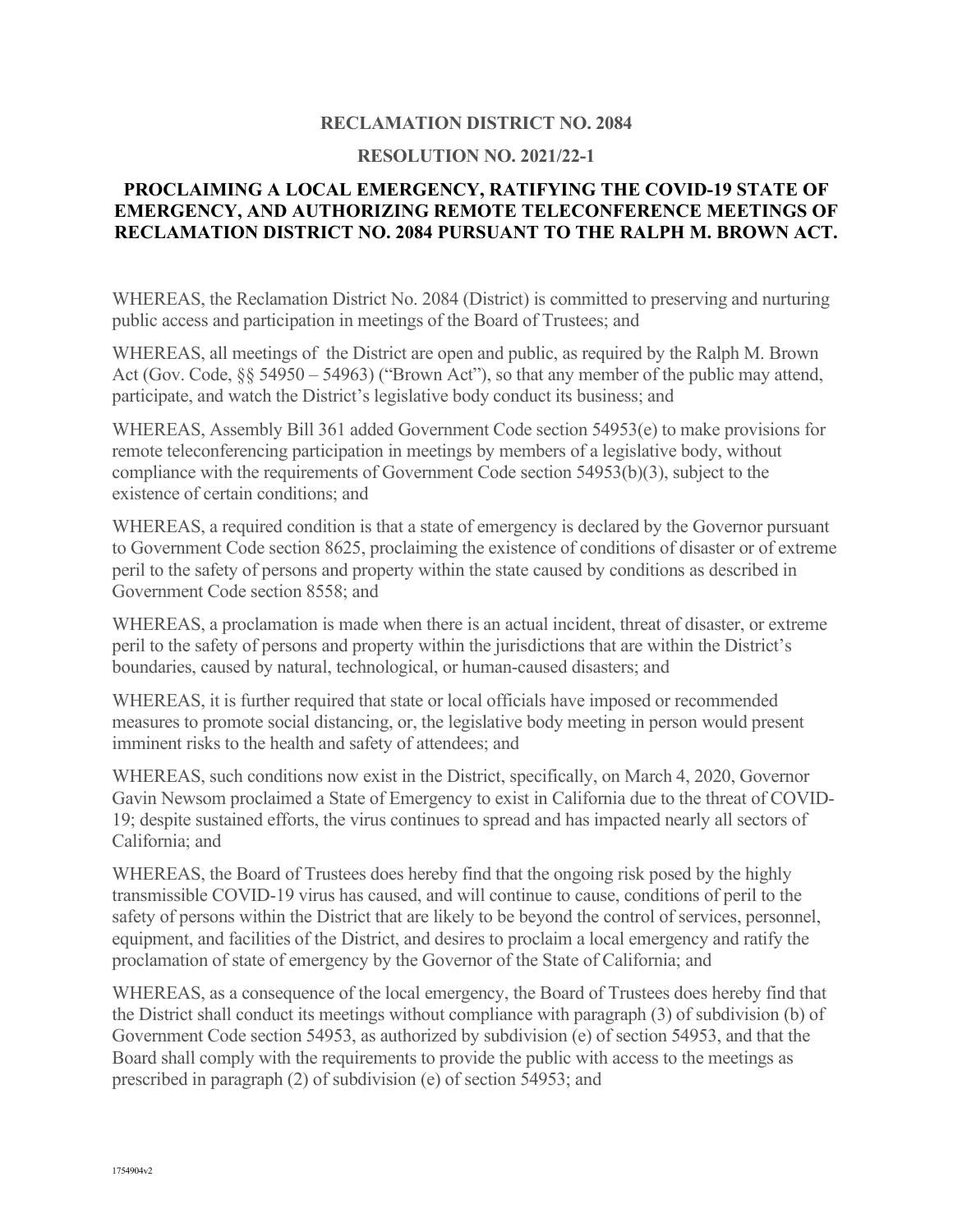WHEREAS, all meeting agendas, meeting dates, times, and manner in which the public may participate in the public meetings of the District and offer public comment by telephone or internetbased service options including video conference are posted on the District website and physically outside of the District office.

NOW, THEREFORE, THE BOARD OF TRUSTEES OF RECLAMATION DISTRICT NO. 2084 DOES HEREBY RESOLVE AS FOLLOWS:

Section 1. Recitals. The Recitals set forth above are true and correct and are incorporated into this Resolution by this reference.

Section 2. Proclamation of Local Emergency. The Board hereby proclaims that a local emergency now exists throughout the District, and the ongoing risk posed by the highly transmissible COVID-19 virus has caused, and will continue to cause, conditions of peril to the safety of persons within the District.

Section 3. Ratification of Governor's Proclamation of a State of Emergency. The Board hereby ratifies the Governor of the State of California's Proclamation of State of Emergency, effective as of its issuance date of March 4, 2020.

Section 4. Remote Teleconference Meetings. District staff are hereby authorized and directed to take all actions necessary to carry out the intent and purpose of this Resolution including, conducting open and public meetings in accordance with Government Code section 54953(e) and other applicable provisions of the Brown Act.

Section 5. Effective Date of Resolution. This Resolution shall take effect immediately upon its adoption and shall be effective until the earlier of (i) November 6th, 2021, or such time the Board of Trustees adopts a subsequent resolution in accordance with Government Code section 54953(e)(3) to extend the time during which the District may continue to teleconference without compliance with paragraph (3) of subdivision (b) of section 54953.

PASSED AND ADOPTED by the Board of Trustees of Reclamation District No. 2084, this day of \_\_\_\_\_\_\_\_\_\_\_\_\_\_, 2021, by the following vote:

AYES:

NOES:

ABSENT:

ABSTAIN: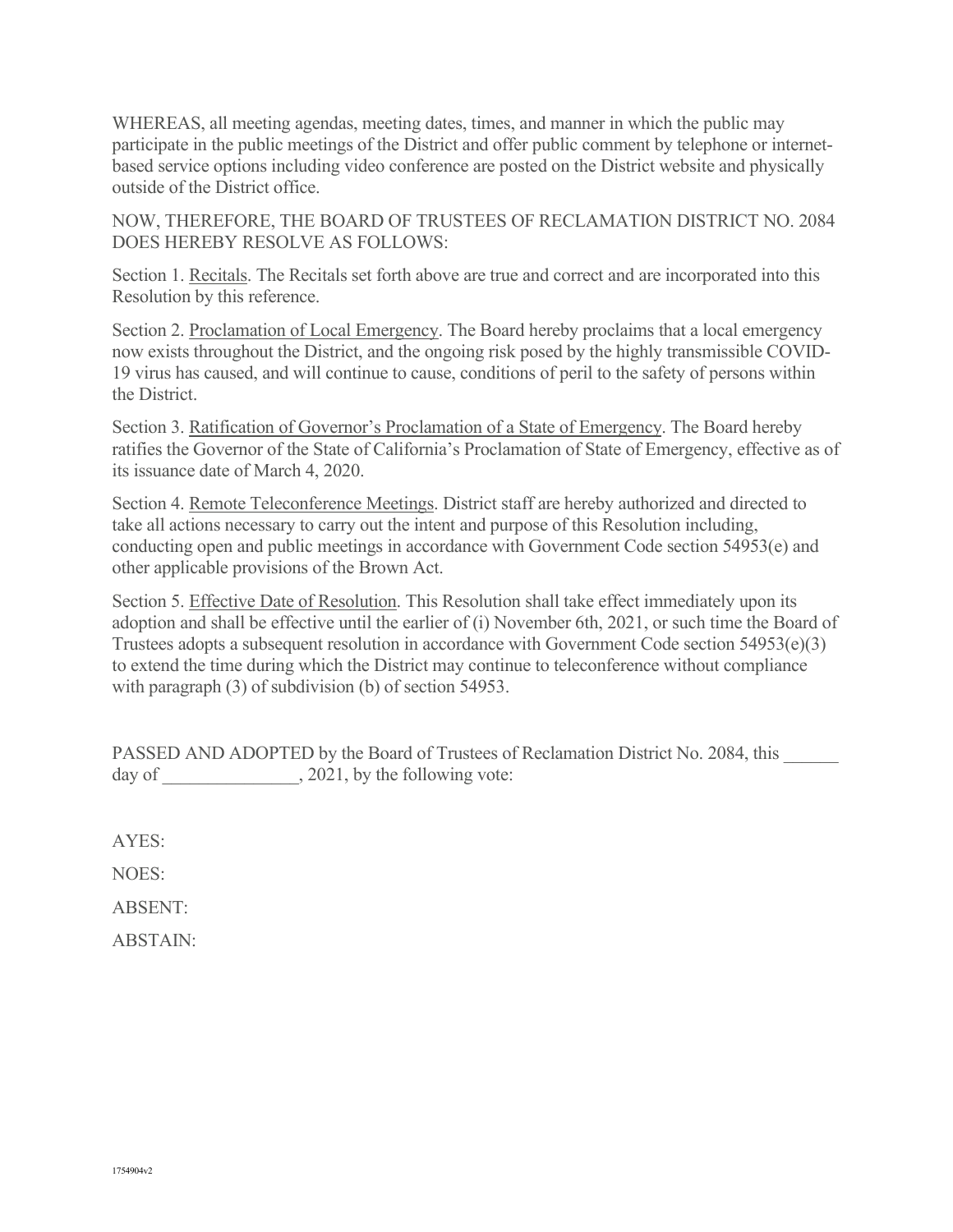**AGENDA ITEM 6.b**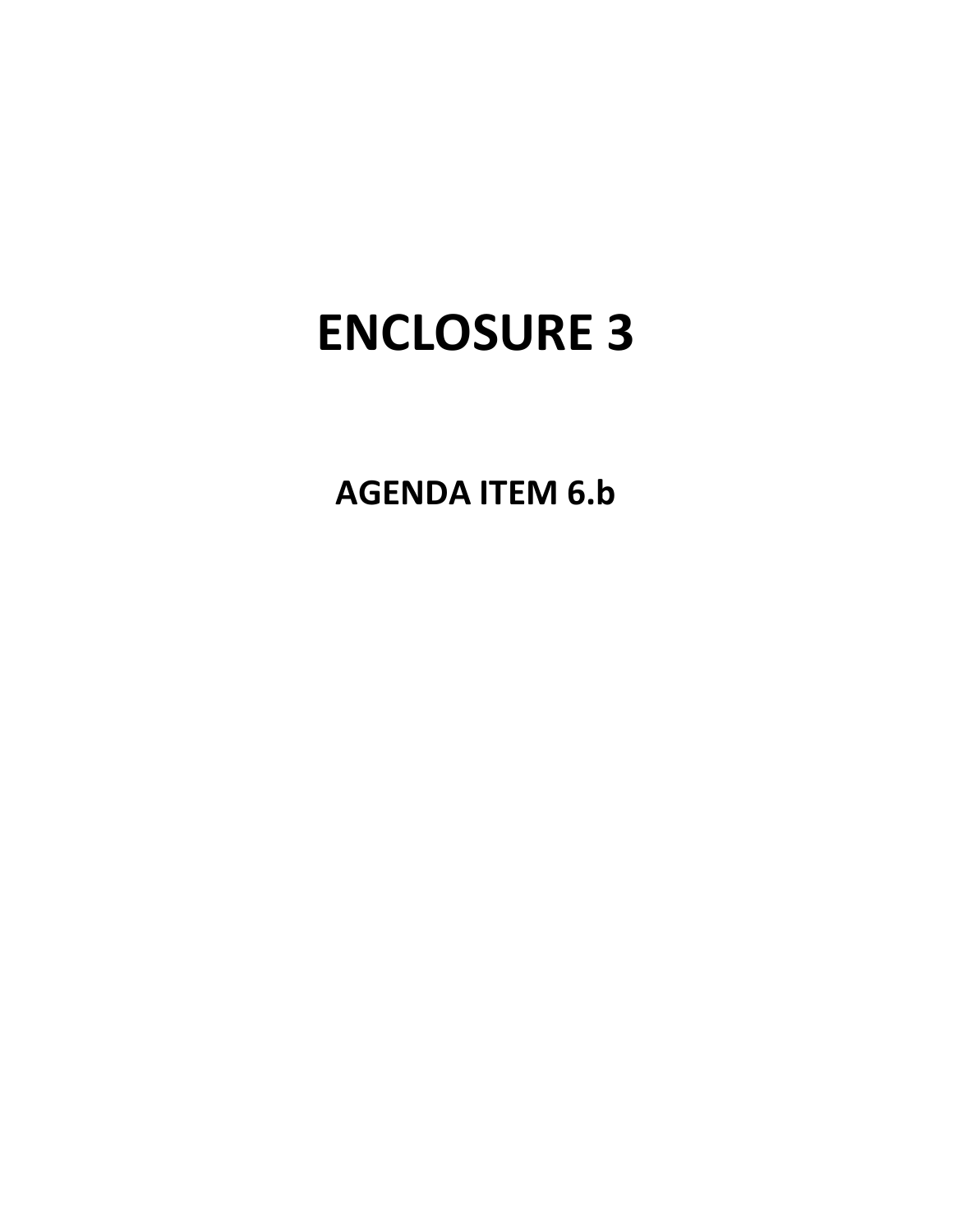**AGENDA ITEM 7.a**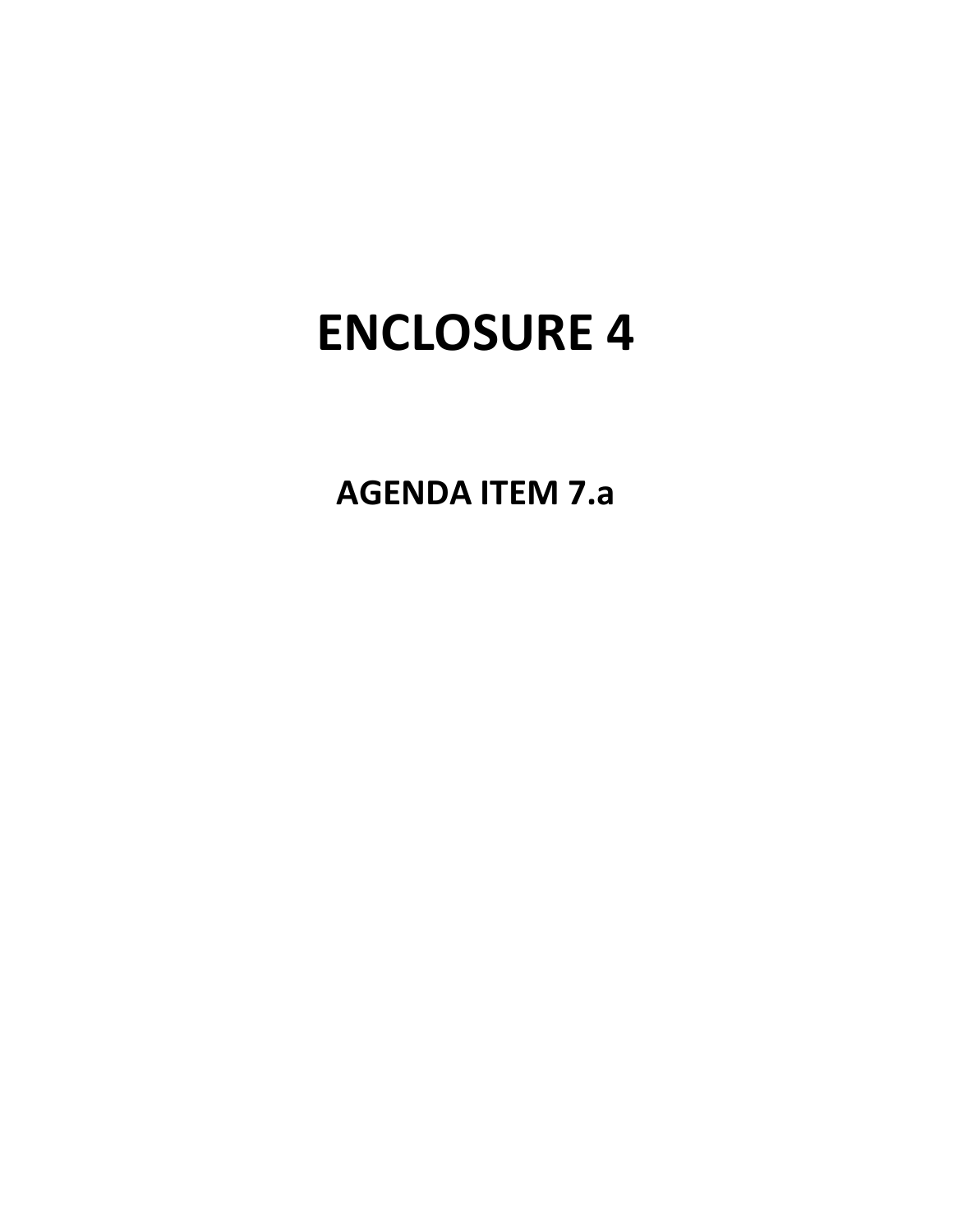

Water Rights

## **MEMORANDUM**

October 7, 2021

TO: Reclamation District No. 2084

**FROM:** MBK Engineers

## **SUBJECT: October 2021 Engineer's Report**

Trustees:

Described below are the items constituting the engineer's report to be discussed at your scheduled October 7, 2021 meeting.

## **2021-22 Subventions**

You will receive your Subventions Program funding agreement from DWR in October. There will be a language change in the funding agreement to better reflect legislation regarding no net long term loss relating to impacts to habitat versus previous language referencing loss; see attached letter from DWR with respect to the language change. This will help RD's better coordinate with CDFW on mitigation requirements in the future if any work generates habitat impacts.

## **Freeboard Levee Project, North Levee**

Asta Construction is scheduled to start October 18, and will complete project within 4-5 days. We will likely hold the pre-construction meeting the week before to confirm grade with contractor. A workers environmental awareness protocol (WEAP) training for GGS, should be held day 1, if possible, 7am on the  $18<sup>th</sup>$ . Let us know if you want Helm Biologists included to hold the training.

**DWR Pre-Season Flood Coordination Meetings** – We do not know if Solano County is hosting a preseason flood coordination meeting, but there is a scheduled pre-season flood meeting with San Joaquin County on October 19 between 9-11:30 being held virtually on Teams. The pre-season meeting flier is attached; and I can forward the link to the meeting: A flood fight supply vendor list is attached.

**Solano County MJHMP 2021– Local Agency Survey** – Solano County OES has a public draft of the 2021 Multi-Jurisdiction Hazard Mitigation Plan available at: [http://mitigatehazards.com/solanohmp/public-draft/.](http://mitigatehazards.com/solanohmp/public-draft/)

**RD 536 Emergency Update –** RD 536 is meeting with DWR to deploy a flood fight container and look for locations to store the container near the site. A possible location is adjacent to their pumps near the Westervelt Ranch Compound at the mouth of Lindsey Slough. A geotechnical investigation with Kevin Tillis and MBK will be performed October 8. Subsequent repairs and flood season preparation will begin in earnest later in October. We will keep the District informed of progress and work through access with the District and landowner as more information is available.

Thanks,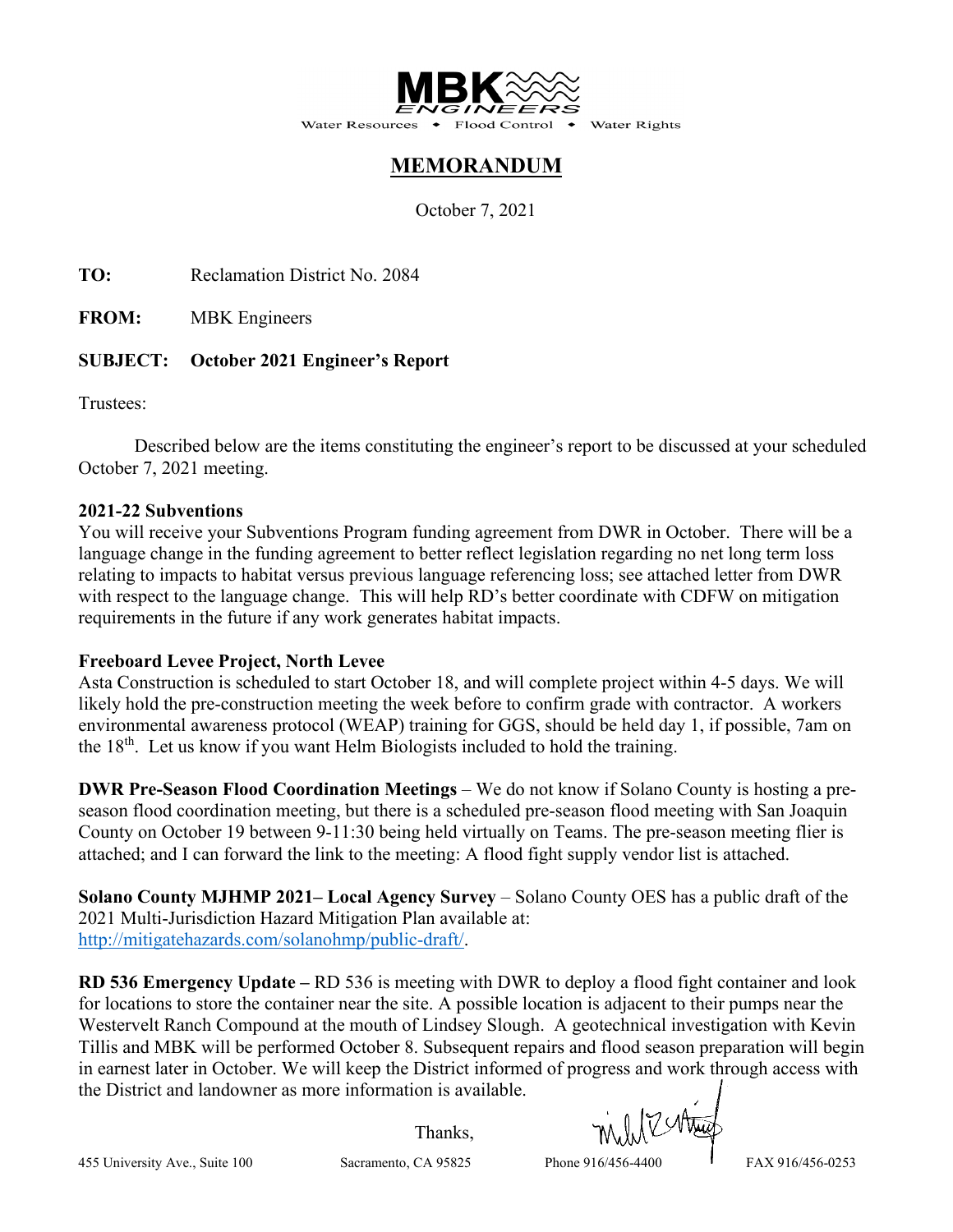STATE OF CALIFORNIA - CALIFORNIA NATURAL RESOURCES AGENCY

**EDMUND G. BROWN JR., Governor** 

## **DEPARTMENT OF WATER RESOURCES**

1416 NINTH STREET, P.O. BOX 942836 SACRAMENTO, CA 94236-0001 (916) 653-5791



9/21/2021

Mr. Henry N. Kuechler IV Reclamation District No. 2060 1143 Crane Street, Suite 200 Menlo Park, CA 94025-4341

Re: Reclamation District No. 2060 – Hastings Tract, Delta Levee Maintenance Subventions Program Work Agreement Language Change Request

Dear Mr. Kuechler,

The Department of Water Resources (Department) Delta Levee Maintenance Subventions Program (Subventions Program) has reviewed your request to review the language in section 16 of the Subventions Program work agreements and understands your concern regarding habitat loss and conformance to California Water Code Section 12987.

The Subventions Program, with assistance from the Department's Office of General Counsel, will update the language of the Subventions Program work agreements to closely follow the language of the California Water Code. The revised Subventions Program work agreement language for section 16 will state "*To comply with the net long-term habitat improvement program and to have a net benefit to aquatic species as required by California Water Code Sections 12987 and 79050, in the event levee maintenance or improvement activities result in a net long-term loss of riparian, fisheries or wildlife habitat, the District agrees to fully mitigate this loss at a time, site and manner subject to CDFW approval*."

The Subventions Program and the Department's Office of Chief Council believe this new language to be more concordant with the California Water Code and the Subventions Program.

Sincerely,

Andrello

Andrea L. Lobato, P.E., Manager Delta Levees Program

ec: Mr. Michael Moncrief, MBK Engineers - [Moncrief@mbkengineers.com](mailto:Moncrief@mbkengineers.com) Ms. Robin Brewer, DWR - [robin.brewer@water.ca.gov](mailto:robin.brewer@water.ca.gov)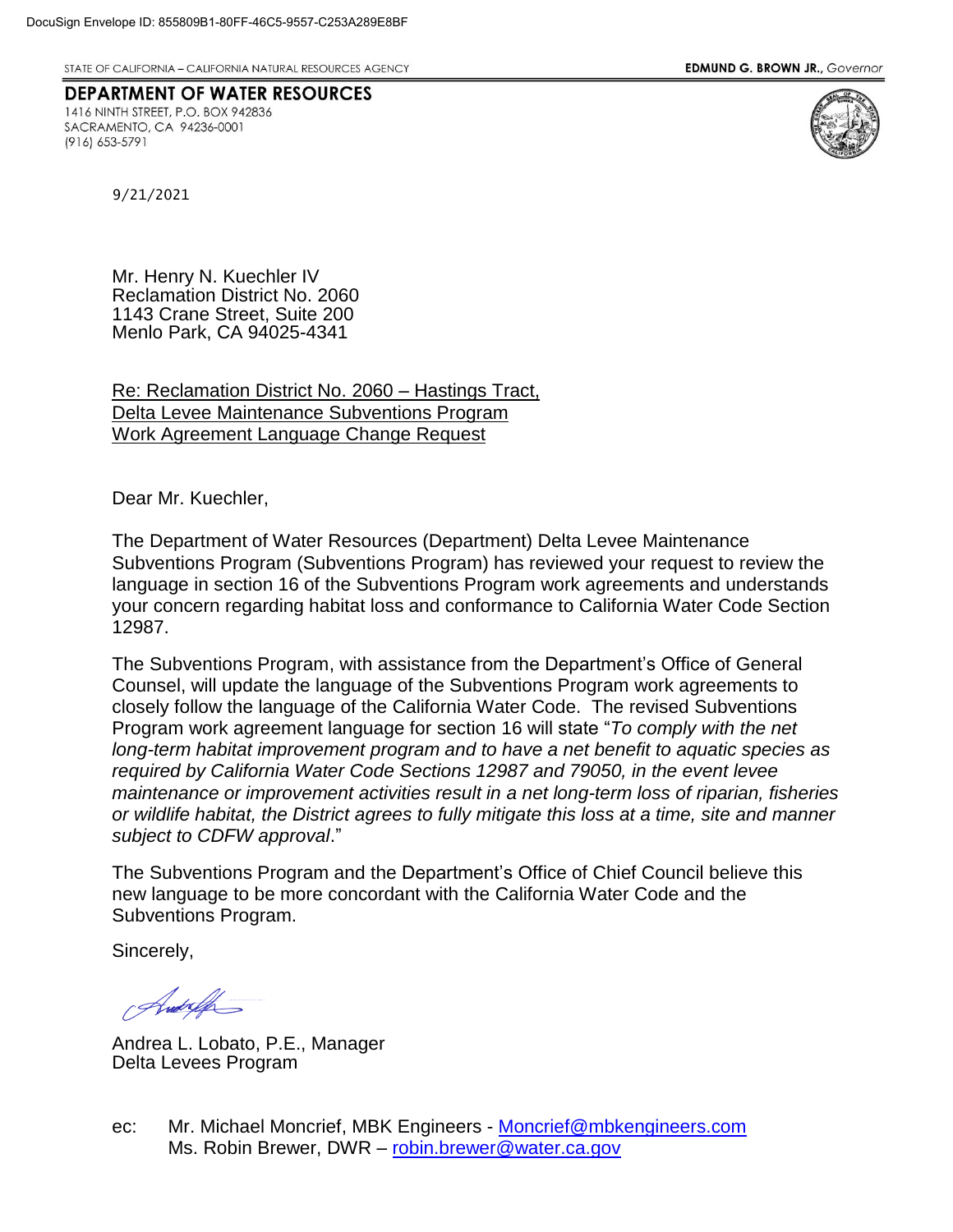## Division of Flood Management

2021 California Preseason Flood Coordination Meetings

#### **Department of Water Resources**



## **Agenda Topics**

Winter Weather Outlook

DWR Flood Operations Updates

Regional Updates

Multi Agency Coordination

Flood Fighting Methods and Materials

Post Fire/Debris Flow

For questions or details on specific meetings, please contact Wendy Francis at (916) 574-2619 or wendy.francis@water.ca.gov.

**You are invited to join flood emergency response partners to discuss flood preparedness in your region. Hosted by the State-Federal Flood Operations Center, in partnership with County Offices of Emergency Services, these virtual meetings provide regional and local updates on annual flood preparedness activities.** 

## *FRESNO*

Wednesday, September 15 9:00 am - 11:30 am

*VENTURA* Thursday, September 23 1:00 pm - 3:30 pm

*YOLO*  Wednesday, October 13 9:00 am -11:30 am

*STANISLAUS* Wednesday, October 20 9:00 am - 11:30 am

## *NAPA*

Thursday, October 28 9:00 am - 11:30 am

*SAN BERNARDINO* TBD

## *HUMBOLDT*

Tuesday, September 21 9:00 am - 11:30 am

*YUBA* Wednesday, September 29 9:00 am - 11:30 am

*SAN JOAQUIN* Tuesday, October 19 9:00 am - 11:30 am

*TEHAMA* Wednesday, October 27 1:30 pm - 4:00 pm

*MONTEREY* Wednesday, November 3 9:00 am - 11:30 am

## **Who should attend these meetings?**

- Managers and key emergency responders from California public agencies with primary responsibility for flood emergency response and coordination
- Counties, cities, flood control districts, reclamation districts, local maintaining agencies, and tribal agencies

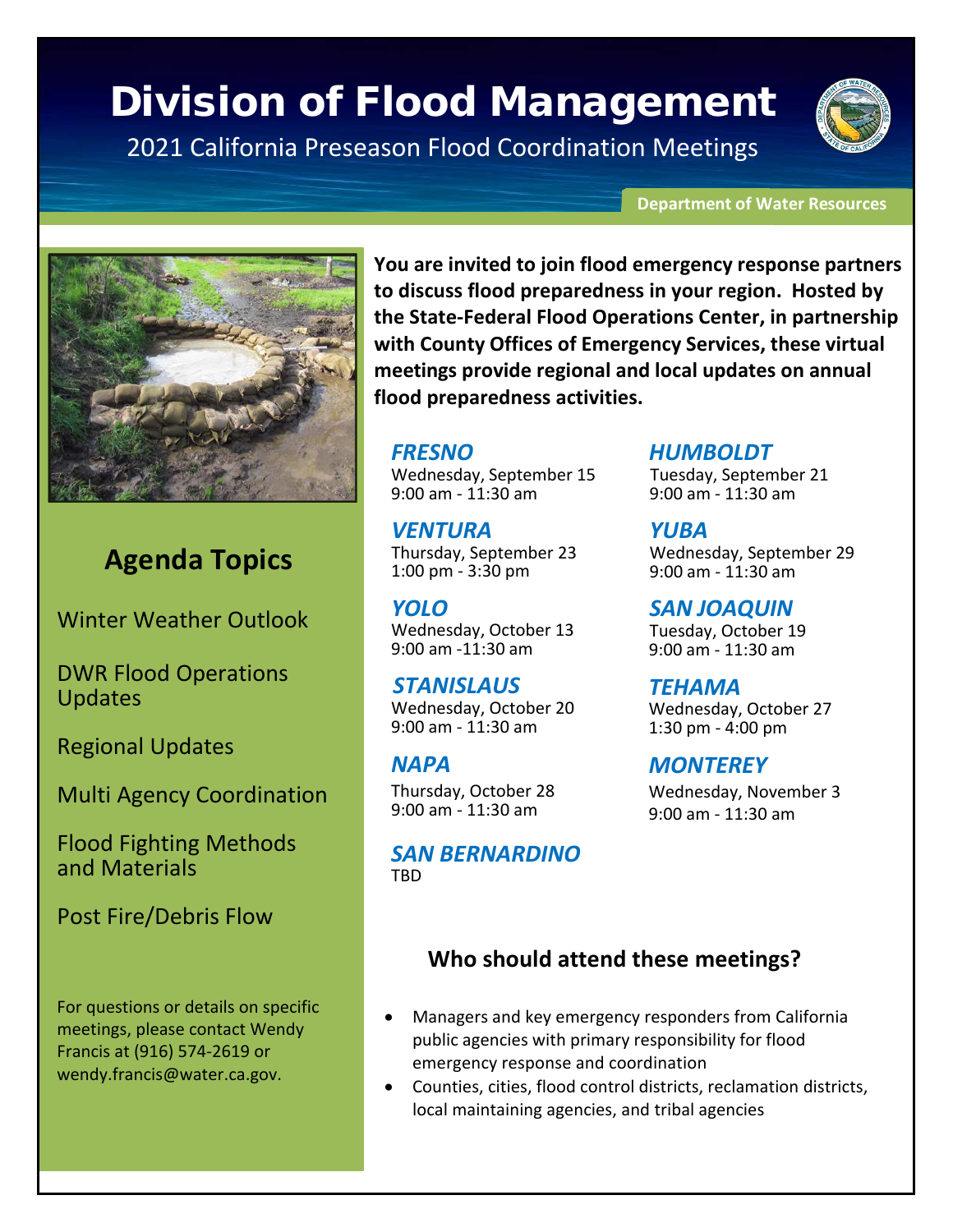## **Purchase Information for Flood Fight Containers/Materials for SJC OES**

| <b>ITEM</b>             | <b>COUNT</b>  | Preferred                                   | <b>Price</b> | <b>Optional</b>                    | <b>Price</b> |
|-------------------------|---------------|---------------------------------------------|--------------|------------------------------------|--------------|
|                         | <b>IN SJC</b> |                                             |              |                                    |              |
|                         | <b>FFC</b>    |                                             |              |                                    |              |
| Sandbags                | 8,000         | <b>Fulton Pacific Company</b>               | \$0.64/bag   | Uline                              |              |
| <b>Burlap Sandbag</b>   | bags          | (707) 446-6020                              |              | 1 (888) 952-6937                   |              |
| 18"x30"                 |               | 1060 Piper Dr                               |              |                                    |              |
| 10oz.                   |               | Vacaville, CA 95688                         |              |                                    |              |
| 1,000/bale              |               | http://fultonpacific.com/                   |              | https://www.uline.com/             |              |
| <b>Plastic Sheeting</b> | 20 rolls      | Cobalt Industrial Supply Co                 | \$96.30/roll |                                    |              |
| 20'x100'                |               | (858) 598-4570                              |              |                                    |              |
| 10mil                   |               | 2333 Camino Del Rio South Suite 330         |              |                                    |              |
| <b>Black or clear</b>   |               | San Diego, CA 92108                         |              |                                    |              |
|                         |               | www.cobaltsupply.com                        |              |                                    |              |
| <b>Wooden Stakes</b>    | 2,160         | HD Supply (Whitecap)                        | \$0.44/each  | Spec-West                          |              |
| 1"x3"x24"               | stakes        | (209) 944-9541                              |              | $(916)$ 361-1300                   |              |
| 30/bundle               |               | 1166 S Wilson Way, Stockton, CA 95205       |              | 10054 Mills Station Rd             |              |
|                         |               | https://www.whitecap.com/                   |              | Sacramento, CA 95827               |              |
|                         |               |                                             |              | www.spec-west.com                  |              |
| <b>Tie Buttons</b>      | 2,800         | <b>Anderson Moulds</b>                      | \$0.68/each  |                                    |              |
| 1,400/box               | buttons       | (209) 943-1145                              |              |                                    |              |
|                         |               | 3131E Anita St.                             |              |                                    |              |
|                         |               | Stockton, CA                                |              |                                    |              |
|                         |               | 95205                                       |              |                                    |              |
|                         |               | nilesanderson@sbcglobal.net                 |              |                                    |              |
| Twine                   | 4 rolls       | <b>McMaster Carr</b>                        | \$33.89/roll | Home Depot                         | \$29.98/roll |
| Synthetic tying twine   |               | Grip-Tight Weather-Resistant Twine          |              | 3/32 in. x 6500 ft. Polypropylene  |              |
| Weather resistant       |               | 10-lb. Tube, 0.070" Diameter/6,500ft.       |              | Twisted Utility Tying Twine, White |              |
|                         |               | Part#2078T12                                |              |                                    |              |
|                         |               | https://www.mcmaster.com/catalog/125/1497   |              |                                    |              |
| Shovel                  | 4 each        | Home Depot                                  | \$7.98/each  |                                    |              |
| Round nose              |               | 46 in. Long Handle Steel Round Point Shovel |              |                                    |              |
|                         |               | https://www.homedepot.com/p/Eagle-46-in-    |              |                                    |              |
|                         |               | Long-Handle-Steel-Round-Point-Shovel-       |              |                                    |              |
|                         |               | 1554300/100325886                           |              |                                    |              |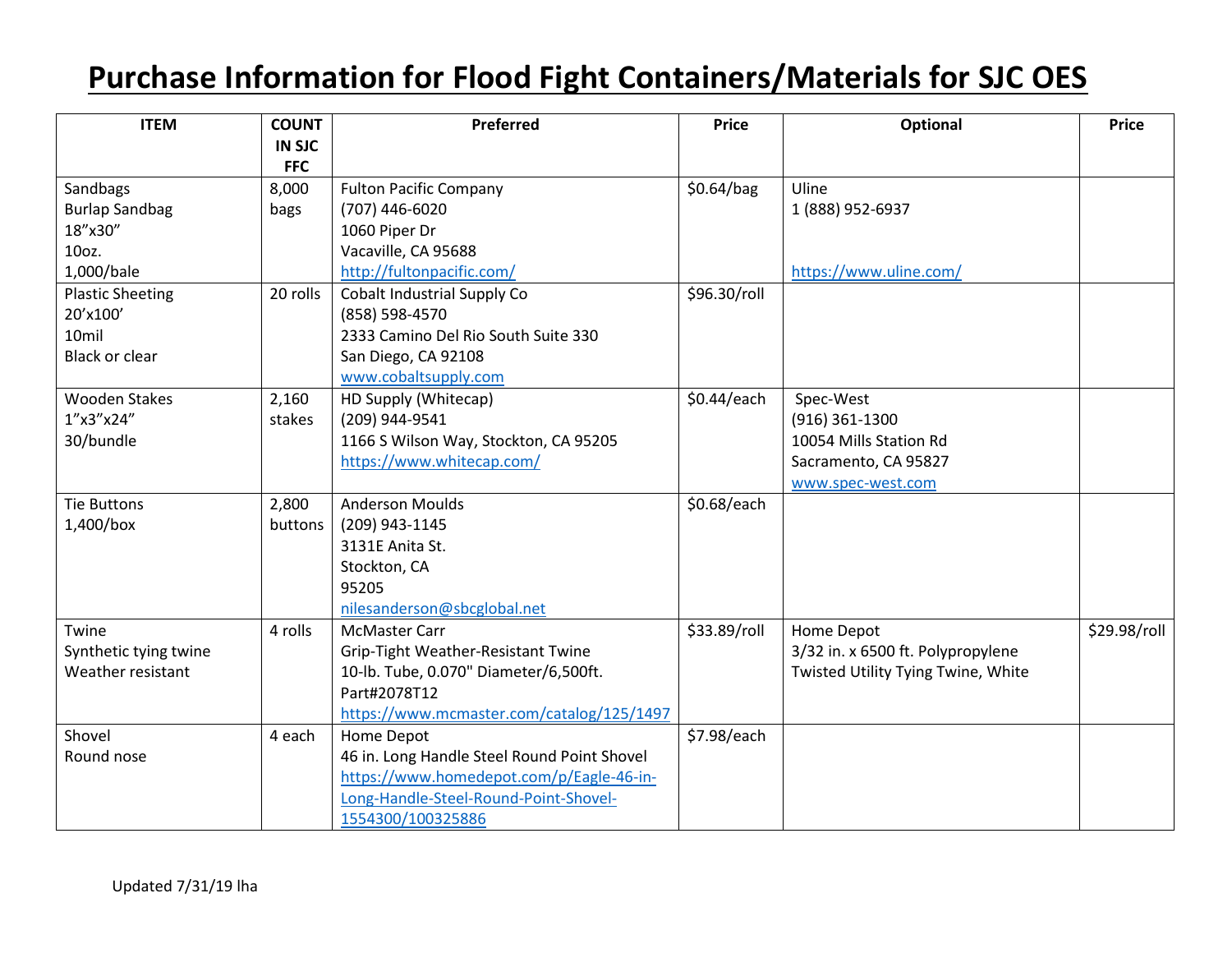| Sledge                       | 4 each | Home Depot                                   | \$36.99/each |                                          |        |
|------------------------------|--------|----------------------------------------------|--------------|------------------------------------------|--------|
| 6lb.                         |        | 6 lbs. Steel Octagonal Sledge Hammer with    |              |                                          |        |
|                              |        | <b>Hickory Handle</b>                        |              |                                          |        |
|                              |        | https://www.homedepot.com/p/URREA-6-lbs-     |              |                                          |        |
|                              |        | Steel-Octagonal-Sledge-Hammer-with-Hickory-  |              |                                          |        |
|                              |        | Handle-1436G/202797836                       |              |                                          |        |
| <b>Sheet Metal Scissors</b>  | 1 each | Home Depot                                   | \$12.97/each |                                          |        |
|                              |        | 3 in. Straight-Cut Aviation Snip             |              |                                          |        |
|                              |        | https://www.homedepot.com/p/Milwaukee-3-     |              |                                          |        |
|                              |        | in-Straight-Cut-Aviation-Snip-48-22-         |              |                                          |        |
|                              |        | 4530/302716396                               |              |                                          |        |
| Flood Fight Container        | 1 each | <b>On-Site Storage Solutions</b>             | \$4450       | <b>Aztec Container</b>                   | \$4227 |
|                              |        | 888-667-4834                                 |              | 209-982-5403                             |        |
|                              |        | -20'x8'x8.5' used storage container w/ swing |              | -20'x8'x8.5' used storage container w/   |        |
|                              |        | cargo doors                                  |              | swing cargo doors                        |        |
|                              |        | -New paint (white)                           |              | -New paint (white)                       |        |
|                              |        | -Wind Turbine                                |              | -Wind Turbine                            |        |
|                              |        | -Optional 2 <sup>nd</sup> door (roll-up)     |              | -Optional 2 <sup>nd</sup> door (roll-up) |        |
|                              |        | -Delivery                                    |              | -Delivery                                |        |
|                              |        | www.OnSiteStorage.com                        |              |                                          |        |
| <b>Flood Fight Container</b> | 1 each | <b>Mid-state Containers</b>                  | \$3997.16    |                                          |        |
|                              |        | 805-925-4422                                 |              |                                          |        |
|                              |        | -20'x8'x8.5' used storage container w/ swing |              |                                          |        |
|                              |        | cargo doors                                  |              |                                          |        |
|                              |        | -New paint (white)                           |              |                                          |        |
|                              |        | -Wind Turbine Louver vent                    |              |                                          |        |
|                              |        | -Optional 2 <sup>nd</sup> door (roll-up)     |              |                                          |        |
|                              |        | -Delivery                                    |              |                                          |        |
|                              |        | www.midstatecontainers.com                   |              |                                          |        |